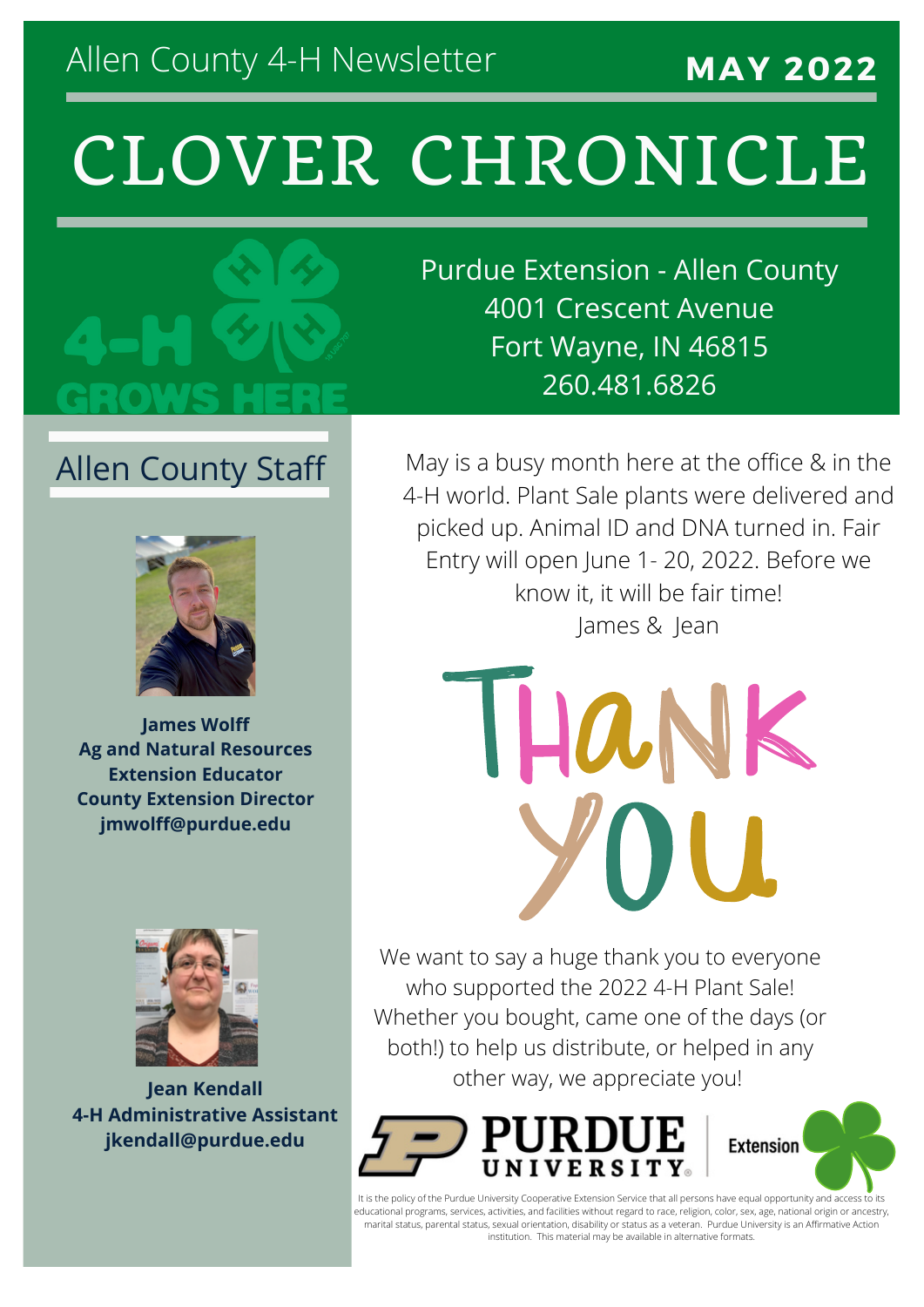# News for Everyone

Foods Judging - July 18, Check in 5-6 pm and Judging at 6 pm Judging will beheld at the Fairgrounds.

Consumer Clothing & Fashion Revue will be July 5, 2022 with registration at 4:30 at the County Extension Office. Details will be sent soon.

#### **New Web Link**

There is a new web site for Purdue last Fall. Below is the link. You can find the 4-H information here, newsletters, project rules, activity sheets, record sheets and state requirements. https://extension.purdue.edu/county/allen/

allen-4h.html.

#### **Check List for 4-H Members**

\_\_\_ June 20: 4-H Members MUST complete FairEntry to exhibit at the County Fair (Open June1 - June 20)

\_\_\_ June 30: Activity Sheets/Record Sheets for Livestock Projects, Consumer Clothing Notebooks and Creative Writing Entries due to Extension Office by 4:30 pm.

#### **Judge Helpers Needed**

Looking for volunteers, parents, grandparents to help check in and assist judges with Exhibit Building Projects on Saturday, July 23 starting at 8:45 am. Check in is 9 am - 12 noon and judging starts at 12:30 till done. If you could help with paperwork, placing ribbons email jkendall@purdue.edu. Lots of spots to fill.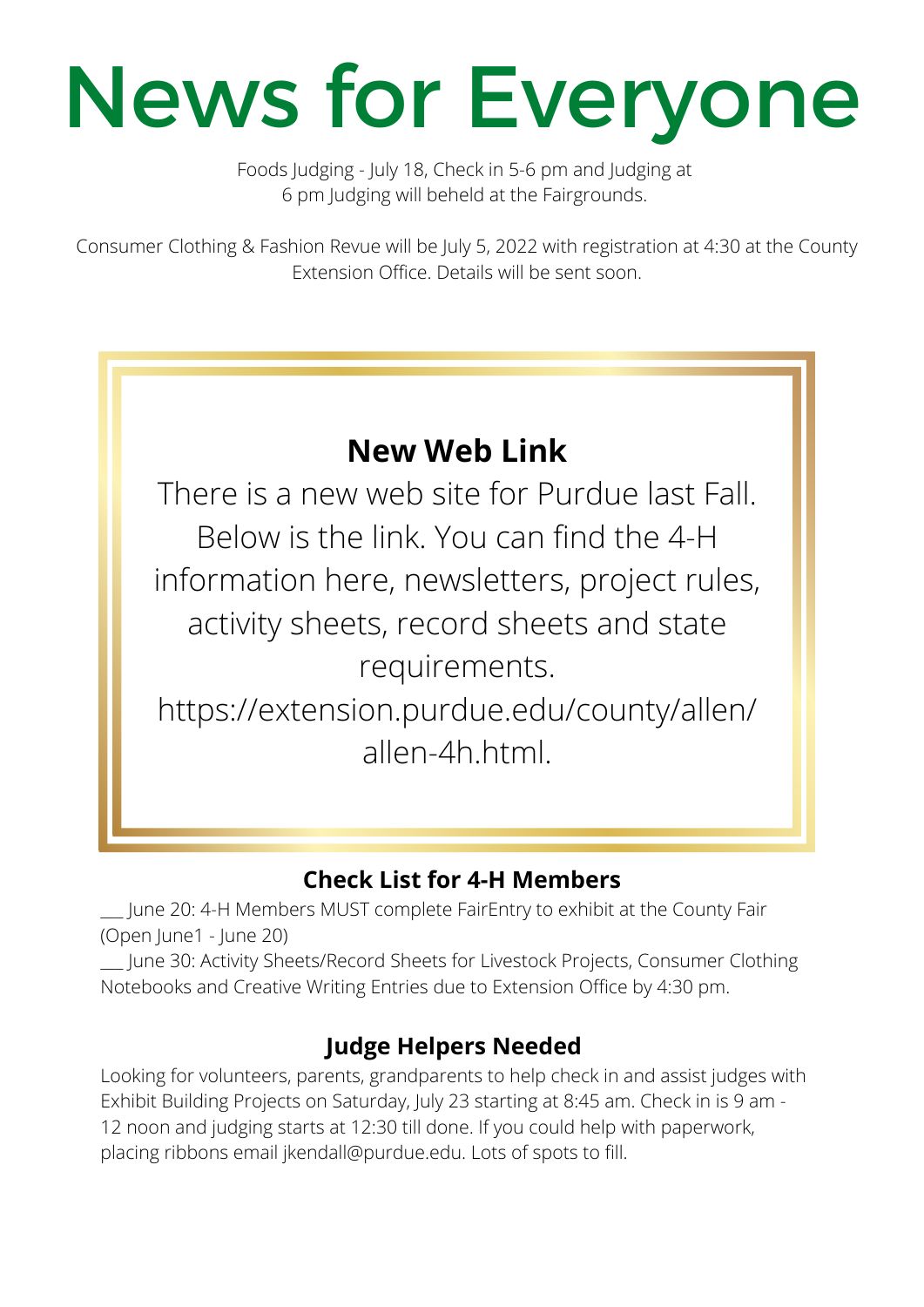

### **Livestock Information**

#### **2022 Livestock Workshops Dates**

| June 16   | Rabbit workshop @ Fairgrounds                                       | $6:30 \text{ pm}$ |
|-----------|---------------------------------------------------------------------|-------------------|
| June 20   | Fair Entry done online (what I am Exhibiting at<br>the County Fair) | By 11:59 PM       |
| June $25$ | Poultry Blood Testing @ Fairgrounds                                 | 9-am - 12 Noon    |
| June 27   | Swine Workshop @ Kneubuhlers Farm                                   | $6:30 \text{ pm}$ |
| June 30   | Activity Sheets due to the Extension Office                         | $4:30 \text{ pm}$ |

#### **YQCA Certifications Required Annually for Livestock Exhibitors**

To exhibit beef cattle, dairy cattle, swine, sheep, goats, rabbits and poultry, 4-Hmembers must be certified through "Youth for the Quality Care of Animals." This is an **annual** certification that must be completed via online modules or in-person trainings in other counties. Dates or trainings outside of the county can be viewed at https://yqcaprogram.org. You will sign-up for that workshop of you choice and pay online**. In-Person workshops require online registration of \$3, and online workshops require registration of \$12. Either way, you need to go online to register and pay.**

#### **Indiana State Fair Entry Book**

The 2022 Indiana State Fair Entry Book has been posted at www.indianastatefair.com/p/statefair

#### **Grooming Assistance at the Indiana State Fair**

The 2022 Indiana 4-H approved animal grooming assistance program information can be found at the Indiana 4-H Web site animal science page https://extension.purdue.edu/4-H/\_docs/projects/animaleducation/grooming-assitance-overview22.pdf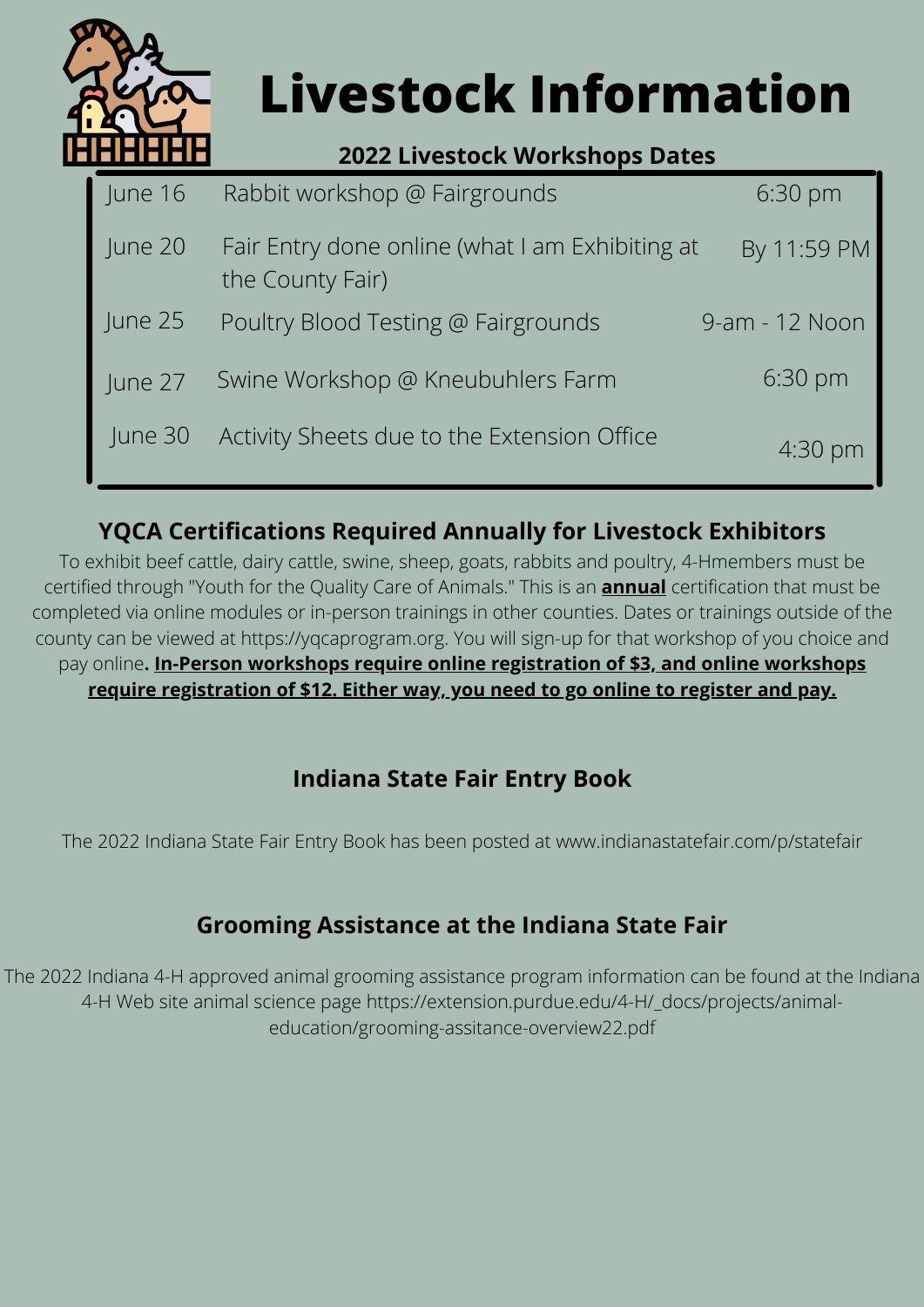



#### 2022 **Allen County Fair Pricing and Discount Information**

#### **Allen County Fair GENERAL ADMISSION**

\$5 Admission (Tuesday, Wednesday and Sunday) \$10 Admission (Thursday, Friday and Saturday) Free till 2pm, weekdays Kids 5 and under are always free at the admission gate July 31st, Military Appreciation Day, FREE admission with military ID July 31<sup>st</sup>, Fairs Care Day, FREE admission with donation of five nonperishable food items

#### **Pre-Fair Discounted ADMISSION TICKETS**

Allen County Fair tickets will be available for purchase pre-fair. Six general admission tickets will cost \$30 and individual tickets can be used any day of the fair.

#### **Vehicle Hangtag PARKING PASSES**

Vehicle hangtag parking passes will be sold separate from Allen County Fairgrounds memberships. Each hangtag parking pass will cost \$50 or \$40 for those 65 and older. The pass will allow one vehicle to park inside the gated fairgrounds. No additional tickets will be included, and a hangtag does NOT also cover general admission to the fair. Hangtag parking will start on Friday, July 22nd.

Pre-Fair Discounted Admission Tickets and Vehicle Hangtags can be purchased/picked up starting on July 11<sup>th</sup> at the Allen County Fairgrounds Office during normal business hours or on Sunday, July 17th from 11am-2pm in the Celebration Pavilion.

#### 2022 Allen County Fair, July 26th to Juy 31st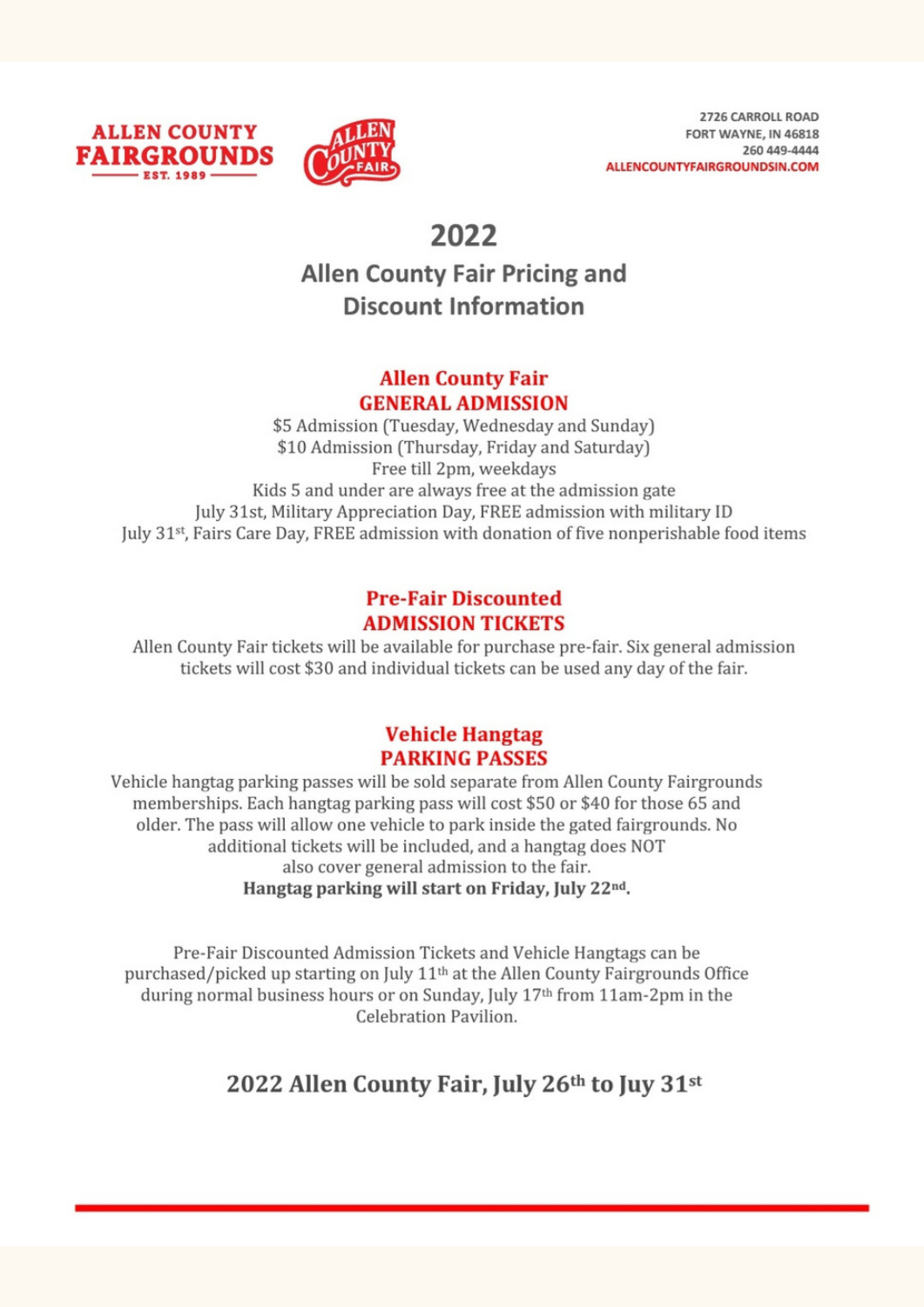4-H Clean up day at the **Allen Co. Fairgrounds May 21 9 am -12 pm** 



**Several Livestock groups will be** hosting open Livestock shows in the next couple of weeks. Let's pull together and make a good showing with friendly and clean fairgrounds.

- Cleaning Show barn -Mulching/Weeding around the show barn and other livestock barns -Cleaning around 4-H food booth - Lots more to come \*\* Please Park by Cattle Barn\*\*

**For More information Contact Donna Dafforn 260-704-0267** Or **Heather Anderson 260-341-1901**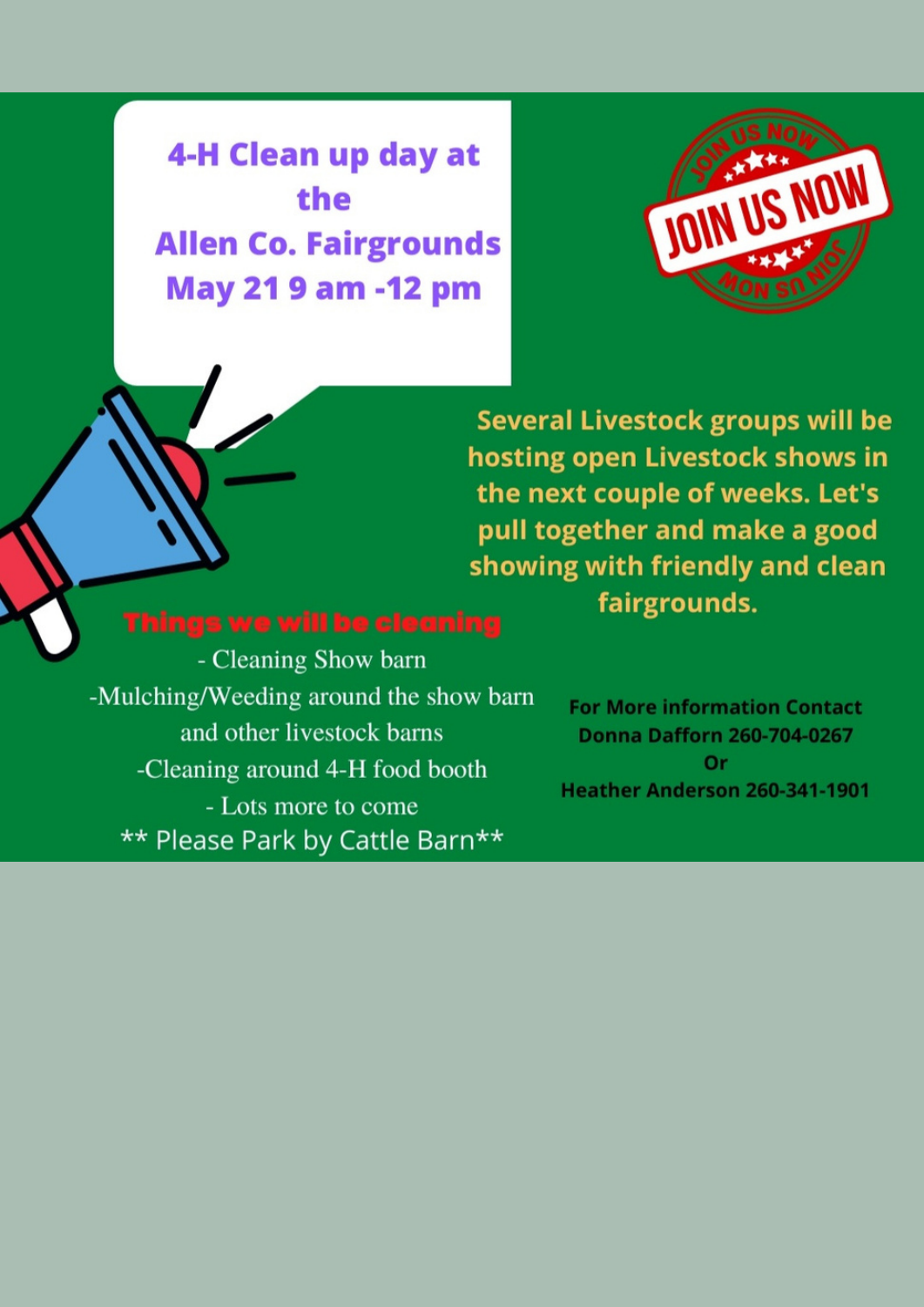

#### **May 2022**

25 Livestock Executive Committee Mtg, 6:30 pm @ CEO 28 Jackpot Swine Open Show @ FG's 30 Three Rivers Horse Open Show @ FG's 30 Office Closed - Memorial Day

#### **June 2022**

4-5 Open Llama Show @ FG's 7 4-H Board, 7:00 pm @ CEO 8-10 4-H Camp 8-10 Purdue Academy Trips 11 Open Dairy Beef Show @ FG's 16 Rabbit Workshop, 6:30 pm @ FG's 20 Fair Entry Due in 4honline 11:59 pm 20-22 Purdue Round Up 24 Dog Agility & Showmanship @ FG's 25 Dog Obedience Show, 9 am @ FGs 25 Poultry Blood Testing 9 am - 12 Noon @ FG's 27 Swine Workshop, 6:30 pm @ Kneubuhler's 30 Livestock Activity Sheets/Record Sheets, Consumer Clothing Notebooks, Creative Writing Projects due 4:30 pm @ CEO

#### **July 2022**

4 Office Closed - 4th of July Holiday 5 Fashion Revue/Consumer Judging 4:40 @ CEO

11 Swine Committee, 7 pm @ FG's

18 Foods, Microwave and Homemade Ice Cream Judging, 5-6 pm Checkin - Judging starts at 6 pm

14 Swine Meeting to go over paperwork, 6 pm @ FG's

### **2022 Allen County Pre-Fair July 16-18, schedule attached**

**2022 Allen County Fair July 26-31**

**2022 Indiana State Fair July 29-August 21**